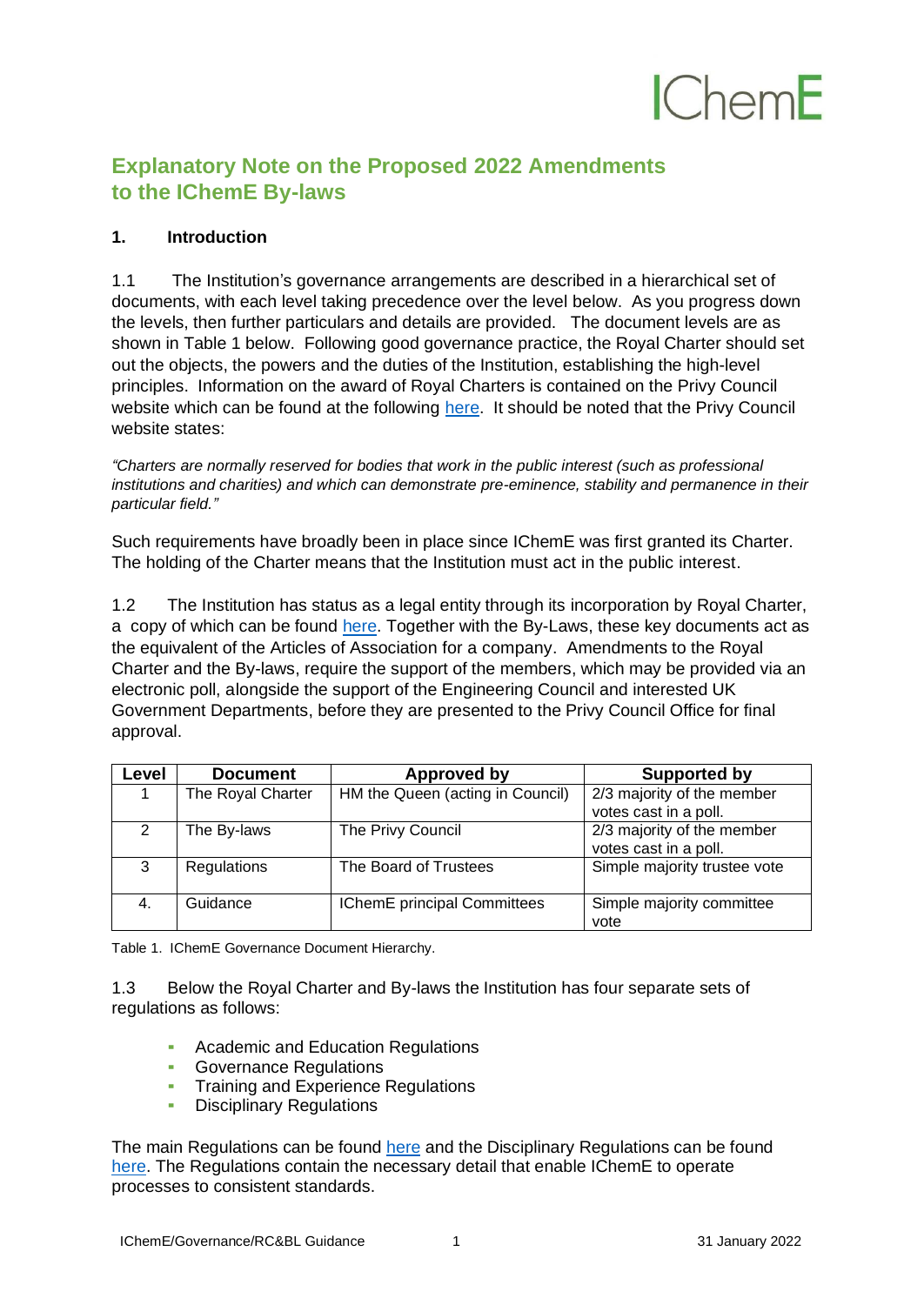1.4 IChemE is committed to continuous improvement and in 2020 established a member- led Governance Panel with responsibility for keeping the key documents under review, to ensure that they reflect current good practice and continue to meet the needs of the organisation and its members. Each of the principal committees that report to the Board of Trustees (e.g Qualifications Committee, Learned Society Committee and Member Engagement Committee) is asked annually to identify changes that should be proposed to the key documents so that they remain relevant to the way in which their activities are conducted. This can result in incremental changes on an annual basis, but also periodically more fundamental change (such as that required for the creation of the Congress in 2018).

1.5 As with any organisational governance that adjusts incrementally, there is a risk of inconsistency arising from piecemeal change. It is recognised by the Trustees that a holistic review for the IChemE's key documents is required to consider this, and they have asked the Governance Panel to look at this as part of its programme of future work. Such an exercise will take time, and so in the interim, a number of lesser amendments have been drafted to address the needs arising from the Institutions current work programmes.

#### **2. Proposed 2022 Amendments**

2.1 A summary of the proposed amendments to the By-laws is attached in tabular format at **Annex A**. The table has four columns as follows: Column 1 sets out the current text; Column 2 sets out the amendment to the current text using 'track changes'; Column 3 sets out the final text as it will appear once approved; and Column 4 provides a short justification for the amendment. The text is drafted in language that will be accepted by the Privy Council, rather than being presented as a communications piece for the wider membership. It is therefore noted that this legalistic approach can result in long and complex sentences. A more detailed explanation for each respective change is shown below:

2.1.1 **By-Law 67 – Term of office for the Honorary Treasurer.** In order to ensure continuity of office, it was felt that a three-year term of office for the Honorary Treasurer was more appropriate than the current 12-month term and would bring it into line with other trustee positions. With regard to the length of service, the Institution's Congress suggested that the maximum term of office for the Honorary Treasurer might be nine years. This is addressed here and by the stipulation contained in By-Law 72 that noone may hold office for more than nine years.

2.1.2 **By-Law 68 – Honorary Treasurer.** In view of the changes proposed in By-Law 67, the reference to the need for the Honorary Treasurer to retire annually can be removed, along with reference to the previous maximum term of office for the role.

2.1.3 **By-Law 72 – Terms of office .** As a result of the proposed change to By-Law 74, it was recognised that in the interests of continuity, the Board of Trustees themselves needed to create a pattern of rolling retirements from the Board prior to the annual elections. In addition, it was also deemed appropriate that the eligibility restriction in relation to previous service on the Board should not apply to any of the Honorary Officer roles, whereas it had previously only applied to those in the line of presidential succession.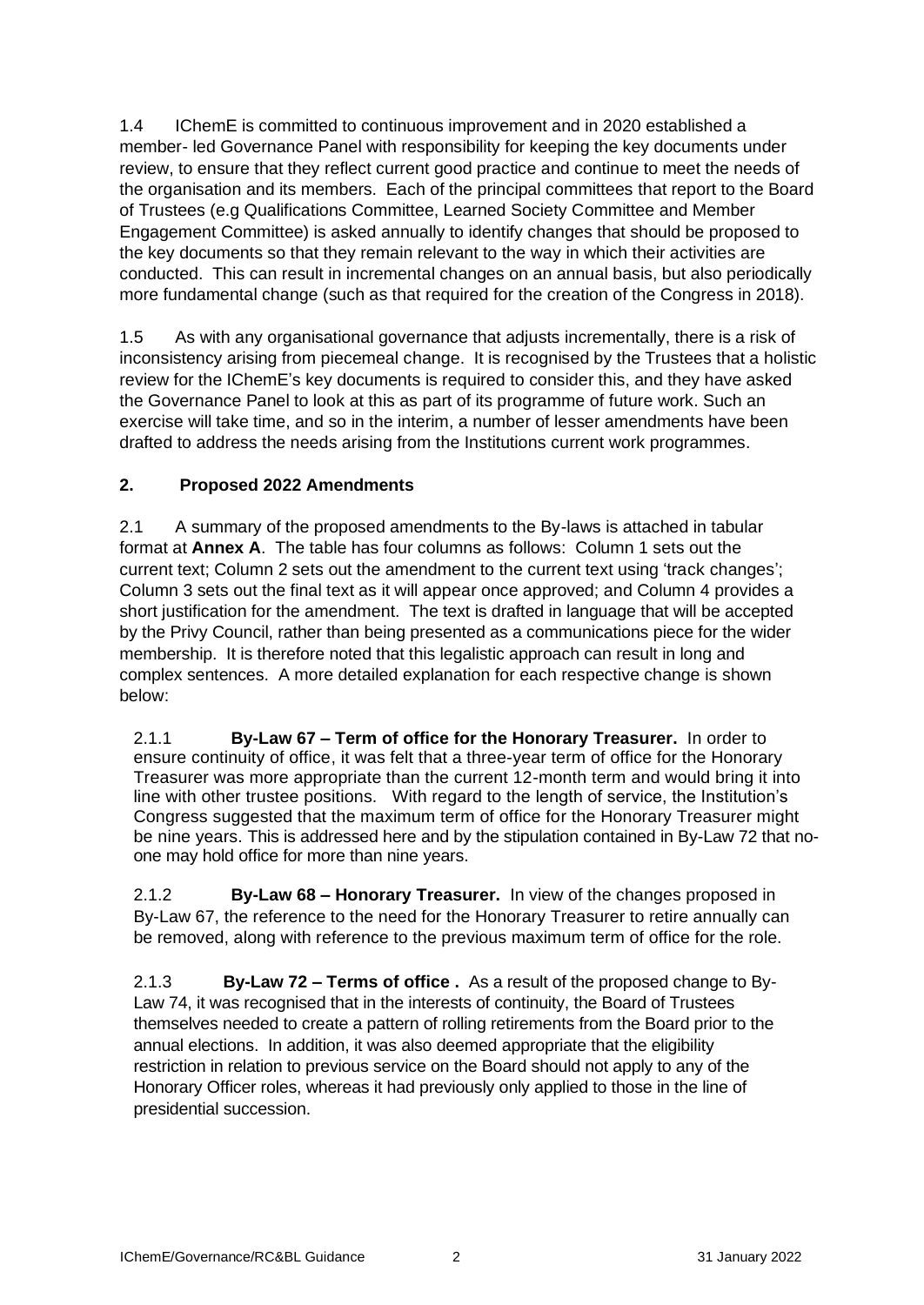2.1.4 **By-Law 74 – Removal of reference to Nominations Committee.** As all of the terms of office for the various Trustee roles and the power to vary them were referred to elsewhere in the By-Laws, the need for the Nominations Committee to determine the length of the terms could be removed.

2.1.5 **By-Law 82 – Clarification on the provision on independent scrutiny for ballots.** This change had been omitted from the amendments proposed in 2021. As per By-law 81, the introduction of electronic voting and the use of an independent third party provider has effectively removed the need, on those occasions when such services are contracted, for scrutineers. However, scrutineers may still be required if a paper ballot were to be conducted. The use of the term 'independent report' allows for such scrutiny.

2.1.6 **By-law 108 – Focus on electronic communications.** In order to reflect the current communication trends, the paragraphs are re-ordered so that the reference to electronic communication is the dominant one.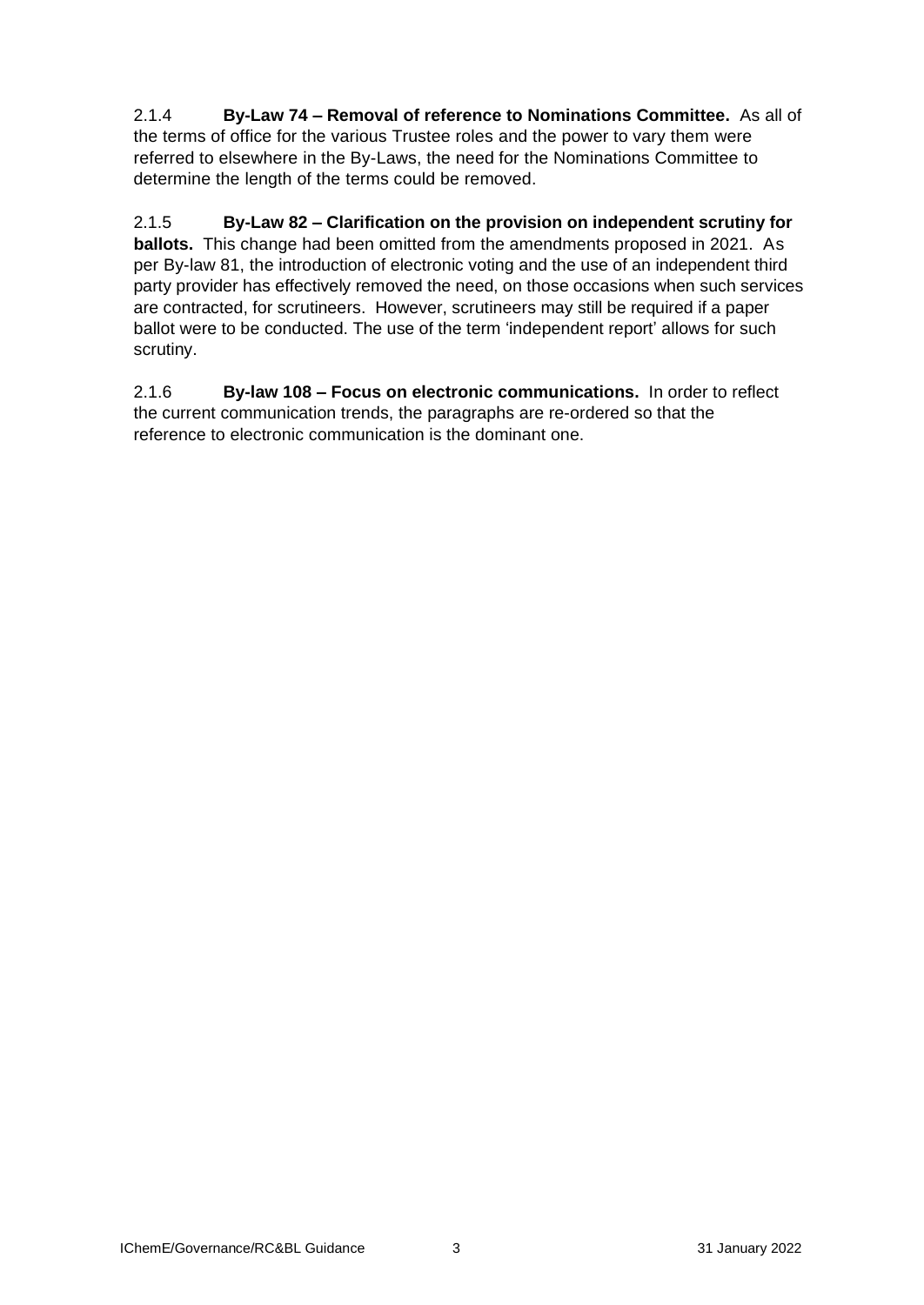## **Annex A: Proposed 2022 Amendments to the IChemE By-laws**

| Ref         | Original                                                                                                                                                                                                                                                                                                                                                                                                                                                                                                                                                                                                                                                                                                                 | <b>Original with changes</b>                                                                                                                                                                                                                                                                                                                                                                                                                                                                                                                                                                                                                                                                                                                                                                                                                                                            | <b>Proposed final text</b>                                                                                                                                                                                                                                                                                                                                                                                                                                                                                                                                                                                                                                                                                                                                                                                                                                         | <b>Explanatory remarks</b>                                                                                                                                                                                                                                                                                                     |
|-------------|--------------------------------------------------------------------------------------------------------------------------------------------------------------------------------------------------------------------------------------------------------------------------------------------------------------------------------------------------------------------------------------------------------------------------------------------------------------------------------------------------------------------------------------------------------------------------------------------------------------------------------------------------------------------------------------------------------------------------|-----------------------------------------------------------------------------------------------------------------------------------------------------------------------------------------------------------------------------------------------------------------------------------------------------------------------------------------------------------------------------------------------------------------------------------------------------------------------------------------------------------------------------------------------------------------------------------------------------------------------------------------------------------------------------------------------------------------------------------------------------------------------------------------------------------------------------------------------------------------------------------------|--------------------------------------------------------------------------------------------------------------------------------------------------------------------------------------------------------------------------------------------------------------------------------------------------------------------------------------------------------------------------------------------------------------------------------------------------------------------------------------------------------------------------------------------------------------------------------------------------------------------------------------------------------------------------------------------------------------------------------------------------------------------------------------------------------------------------------------------------------------------|--------------------------------------------------------------------------------------------------------------------------------------------------------------------------------------------------------------------------------------------------------------------------------------------------------------------------------|
|             |                                                                                                                                                                                                                                                                                                                                                                                                                                                                                                                                                                                                                                                                                                                          | highlighted                                                                                                                                                                                                                                                                                                                                                                                                                                                                                                                                                                                                                                                                                                                                                                                                                                                                             |                                                                                                                                                                                                                                                                                                                                                                                                                                                                                                                                                                                                                                                                                                                                                                                                                                                                    |                                                                                                                                                                                                                                                                                                                                |
| <b>BL67</b> | In addition to the President<br>67.<br>and the Honorary Treasurer, the<br>Honorary Officers of the Institution<br>shall consist of a Deputy President and<br>an Immediate Past President, All<br>members of the Board, including the<br>Honorary Officers, shall be elected.<br>The Honorary Officers shall be elected<br>annually. Those eligible for election<br>as President shall be the Deputy<br>President or, if in the opinion of the<br>Board special circumstances exist, a<br>Fellow. The person eligible for election<br>as the Immediate past President shall<br>be the retiring President. Those<br>eligible for election as Honorary<br>Treasurer shall be as determined by<br>the Nominations Committee. | In addition to the President and<br>67.<br>the Honorary Treasurer, the Honorary<br>Officers of the Institution shall consist of<br>a Deputy President and an Immediate<br>Past President. All members of the<br>Board, including the Honorary Officers,<br>shall be elected. The Honorary Officers<br>Deputy President, President and<br>Immediate Past President shall be<br>elected annually. Those eligible for<br>election as President shall be the<br>Deputy President or, if in the opinion of<br>the Board special circumstances exist, a<br>Fellow. The person eligible for election<br>as the Immediate past President shall be<br>the retiring President. Those eligible for<br>election as Honorary Treasurer shall be<br>as determined by the Nominations<br>Committee. The Honorary Treasurer<br>shall be elected for a term of three years<br>renewable for three terms. | In addition to the President and<br>67.<br>the Honorary Treasurer, the Honorary<br>Officers of the Institution shall consist of<br>a Deputy President and an Immediate<br>Past President. All members of the<br>Board, including the Honorary Officers,<br>shall be elected. The Deputy President,<br>President and Immediate Past President<br>shall be elected annually. Those eligible<br>for election as President shall be the<br>Deputy President or, if in the opinion of<br>the Board special circumstances exist, a<br>Fellow. The person eligible for election<br>as the Immediate past President shall be<br>the retiring President. Those eligible for<br>election as Honorary Treasurer shall be<br>as determined by the Nominations<br>Committee. The Honorary Treasurer<br>shall be elected for a term of three years<br>renewable for three terms. | 1. In order to provide greater<br>continuity and consistency, it was<br>considered that a three year term of<br>office for the Honorary Treasurer<br>was more appropriate.<br>2. At the request of Congress, it is<br>proposed that the maximum term of<br>office for the Honorary Treasurer is<br>nine years (ie three terms) |
| <b>BL68</b> | All the Honorary Officers shall<br>68.<br>retire at each Annual General Meeting<br>but shall be eligible for re-election<br>except that no persons shall be eligible<br>for re-election as President or Deputy<br>President if such re-election would<br>involve them holding Office as such<br>consecutively for more than two terms<br>of Office exclusive of any period for<br>which they shall have been appointed<br>to such Office by the Board to fill a<br>casual vacancy. The Honorary<br>Treasurer shall not be eligible for re-                                                                                                                                                                               | All the Honorary Officers The<br>68.<br>Deputy President, President and<br>Immediate Past President shall retire at<br>each Annual General Meeting but shall<br>be eligible for re-election except that no<br>persons shall be eligible for re-election<br>as President or Deputy President if such<br>re-election would involve them holding<br>Office as such consecutively for more<br>than two terms of Office exclusive of any<br>period for which they shall have been<br>appointed to such Office by the Board to<br>fill a casual vacancy. The Honorary-                                                                                                                                                                                                                                                                                                                        | The Deputy President,<br>68.<br>President and Immediate Past President<br>shall retire at each Annual General<br>Meeting but shall be eligible for re-<br>election except that no persons shall be<br>eligible for re-election as President or<br>Deputy President if such re-election<br>would involve them holding Office as<br>such consecutively for more than two<br>terms of Office exclusive of any period<br>for which they shall have been appointed<br>to such Office by the Board to fill a<br>casual vacancy.                                                                                                                                                                                                                                                                                                                                          | 1.In the light of the changes<br>proposed in By-Law 67, the removal<br>of the need for the Honorary<br>Treasurer to retire annually and the<br>maximum term of office for that role.                                                                                                                                           |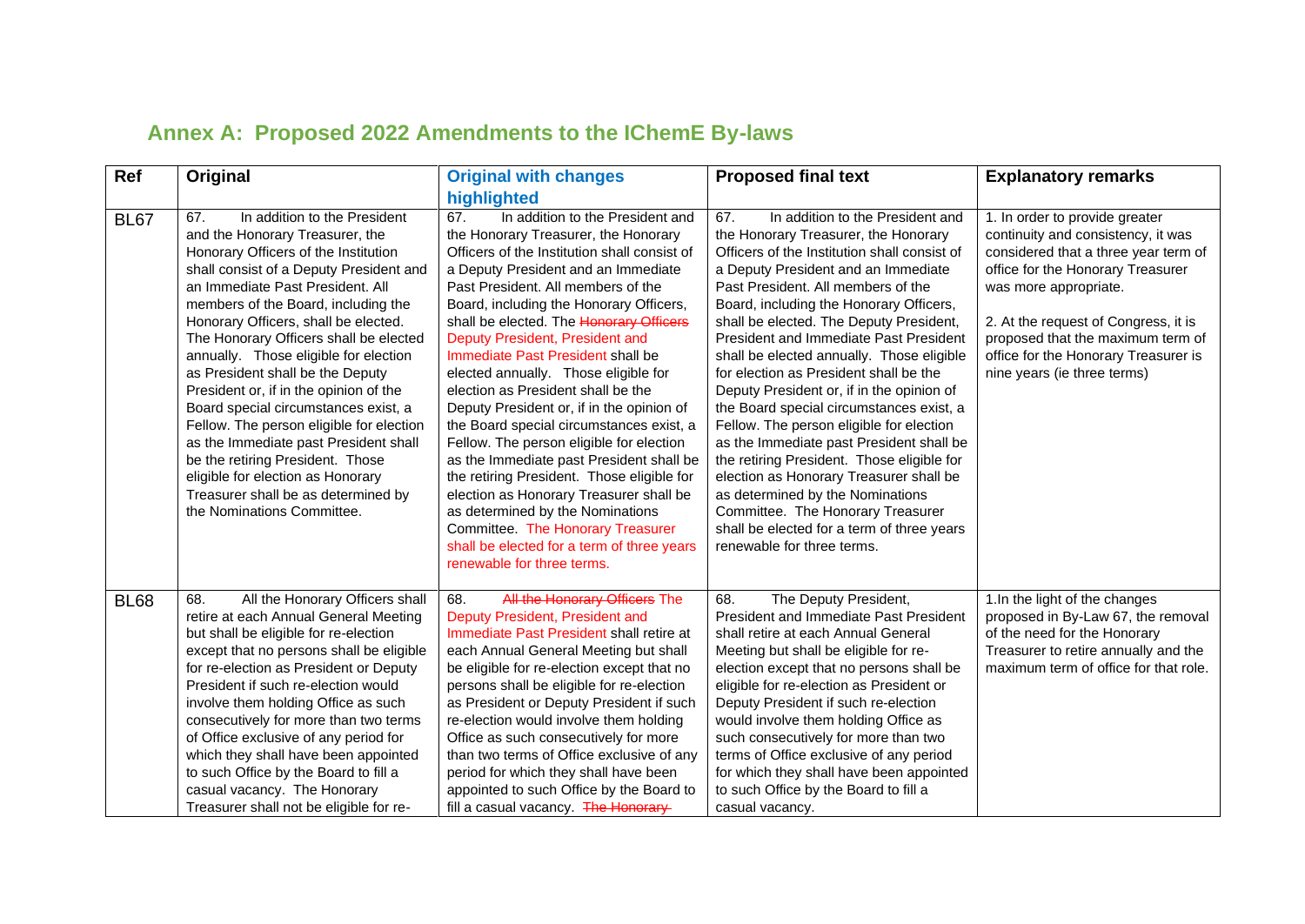| Ref         | Original                                                                                                                                                                                                                                                                                                                                                                                                                                                                                                                                                                                                                                           | <b>Original with changes</b><br>highlighted                                                                                                                                                                                                                                                                                                                                                                                                                                                                                                                                                                                                                                                                                                                                                                                                                                 | <b>Proposed final text</b>                                                                                                                                                                                                                                                                                                                                                                                                                                                                                                                                                                                                                                                                                                                                                                  | <b>Explanatory remarks</b>                                                                                                                                                                                                                                                                                                                                                               |
|-------------|----------------------------------------------------------------------------------------------------------------------------------------------------------------------------------------------------------------------------------------------------------------------------------------------------------------------------------------------------------------------------------------------------------------------------------------------------------------------------------------------------------------------------------------------------------------------------------------------------------------------------------------------------|-----------------------------------------------------------------------------------------------------------------------------------------------------------------------------------------------------------------------------------------------------------------------------------------------------------------------------------------------------------------------------------------------------------------------------------------------------------------------------------------------------------------------------------------------------------------------------------------------------------------------------------------------------------------------------------------------------------------------------------------------------------------------------------------------------------------------------------------------------------------------------|---------------------------------------------------------------------------------------------------------------------------------------------------------------------------------------------------------------------------------------------------------------------------------------------------------------------------------------------------------------------------------------------------------------------------------------------------------------------------------------------------------------------------------------------------------------------------------------------------------------------------------------------------------------------------------------------------------------------------------------------------------------------------------------------|------------------------------------------------------------------------------------------------------------------------------------------------------------------------------------------------------------------------------------------------------------------------------------------------------------------------------------------------------------------------------------------|
|             | election if such re-election would<br>involve their holding Office as such for<br>more than six years.                                                                                                                                                                                                                                                                                                                                                                                                                                                                                                                                             | Treasurer shall not be eligible for re-<br>election if such re-election would involve<br>their holding Office as such for more<br>than six years.                                                                                                                                                                                                                                                                                                                                                                                                                                                                                                                                                                                                                                                                                                                           |                                                                                                                                                                                                                                                                                                                                                                                                                                                                                                                                                                                                                                                                                                                                                                                             |                                                                                                                                                                                                                                                                                                                                                                                          |
| <b>BL72</b> | 72.<br>The Vice Presidents, ordinary<br>members and regional members of the<br>Board (all of whom shall be Voting<br>members elected as hereinafter<br>mentioned) shall be elected for a term<br>not exceeding three years nor less<br>than one year. No member shall be<br>eligible for election to the Board<br>otherwise than as Deputy-President,<br>President or as Immediate Past<br>President:<br>who has served nine years in<br>(a)<br>all on the Board;<br>who is serving the second of<br>(b)<br>two consecutive terms on the Board at<br>the date fixed by the Board for the<br>receipt of nominations for the next<br>Board election. | 72.<br>The Vice Presidents, ordinary<br>members and regional members of the<br>Board (all of whom shall be Voting<br>members elected as hereinafter<br>mentioned) shall be elected for a term<br>not exceeding three years nor less than<br>one year. Having regard to the need to<br>create a pattern of rolling retirements in<br>the interests of continuity, the Board of<br>Trustees shall determine the terms prior<br>to any election. No member shall be<br>eligible for election to the Board<br>otherwise than as Deputy-President,<br><b>President or as Immediate Past-</b><br><b>President-Honorary Officers:</b><br>(a)<br>who has served nine years in<br>all on the Board;<br>who is serving the second of<br>(b)<br>two consecutive terms on the Board at<br>the date fixed by the Board for the<br>receipt of nominations for the next Board<br>election. | 72.<br>The Vice Presidents, ordinary<br>members and regional members of the<br>Board (all of whom shall be Voting<br>members elected as hereinafter<br>mentioned) shall be elected for a term<br>not exceeding three years nor less than<br>one year. Having regard to the need to<br>create a pattern of rolling retirements in<br>the interests of continuity, the Board of<br>Trustees shall determine the terms prior<br>to any election. No member shall be<br>eligible for election to the Board<br>otherwise than as Honorary Officers:<br>(a)<br>who has served nine years in<br>all on the Board;<br>who is serving the second of<br>(b)<br>two consecutive terms on the Board at<br>the date fixed by the Board for the<br>receipt of nominations for the next Board<br>election. | 1. Clarify the need for the Board of<br>Trustees to create a pattern of<br>rolling retirements prior to each<br>election.<br>2. Clarify that the eligibility<br>restriction in relation to previous<br>time served on the Board does not<br>apply to any of the Honorary Officer<br>roles, whereas it had previously only<br>applied to those in the line of<br>presidential succession. |
| <b>BL74</b> | 74.<br>Members of the Board<br>appointed under these By-laws shall<br>serve for such period as defined in<br>these By-laws as shall be determined<br>by the Nominations Committee, having<br>regard to the need to create a pattern<br>of rolling retirements in the interests of<br>continuity of the Board. Retiring                                                                                                                                                                                                                                                                                                                             | Members of the Board<br>74.<br>appointed under these By-laws shall<br>serve for such period as defined in these<br>By-laws-as shall be determined by the-<br>Nominations Committee, having regard<br>to the need to create a pattern of rolling<br>retirements in the interests of continuity<br>of the Board. Retiring members of the                                                                                                                                                                                                                                                                                                                                                                                                                                                                                                                                      | 74.<br>Members of the Board<br>appointed under these By-laws shall<br>serve for such period as defined in these<br>By-laws. Retiring members of the Board<br>shall be deemed to hold Office until the<br>conclusion of the meeting at which they<br>retire and shall be eligible to stand for<br>election to any vacancy for which they                                                                                                                                                                                                                                                                                                                                                                                                                                                     | 1. Removal of the reference to the<br>Nominations Committee as all of the<br>terms of office are now referred to<br>elsewhere in the By-Laws.<br>2. Removal of the reference to the<br>creation of a pattern of rolling<br>retirements amongst the members                                                                                                                               |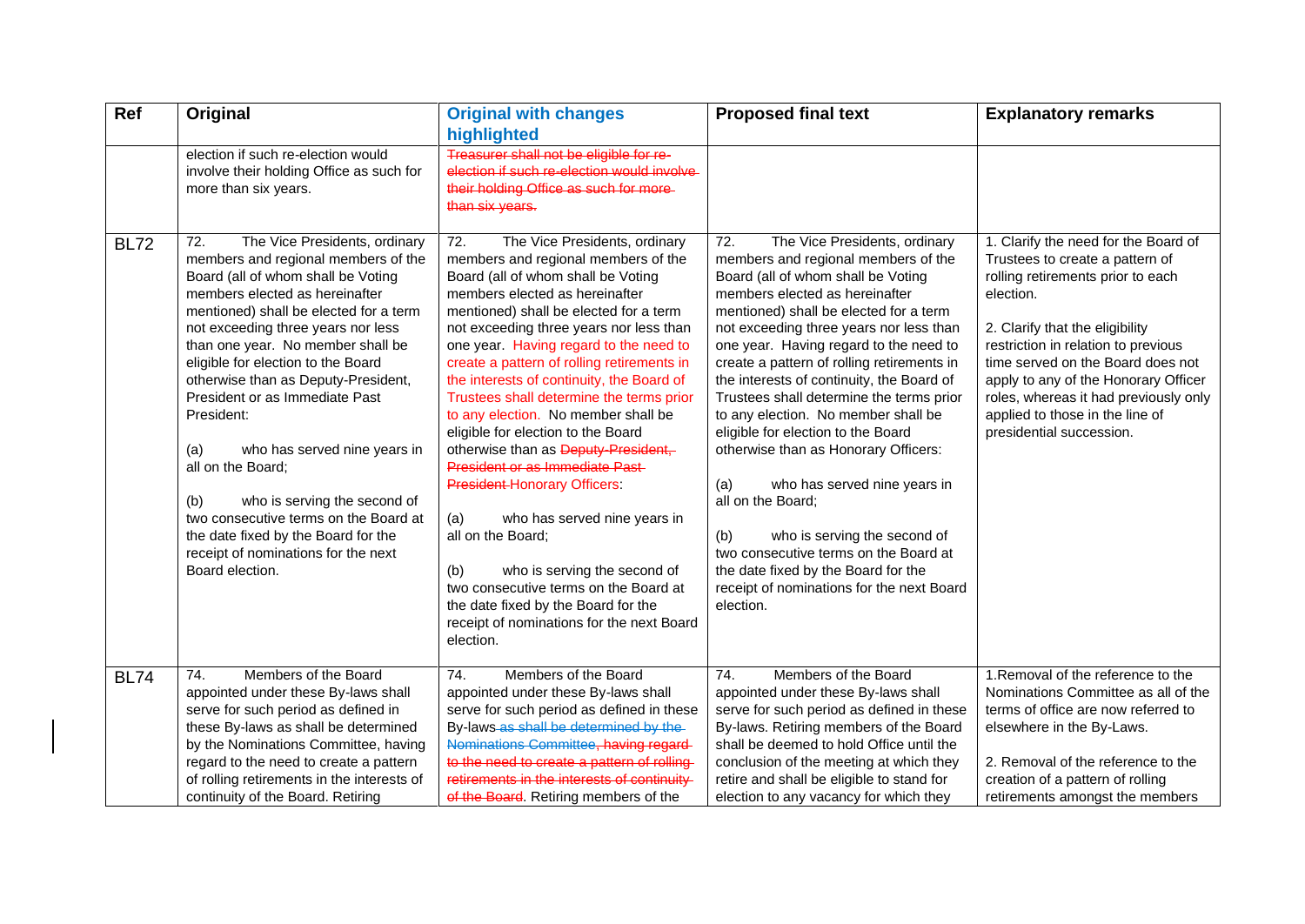| Ref          | Original                                                                                                                                                                                                                                                                                                                                                                                                                                                                                                                                                                                                                                                                                                                                                                                                                                                                             | <b>Original with changes</b><br>highlighted                                                                                                                                                                                                                                                                                                                                                                                                                                                                                                                                                                                                                                                                                                                                                                                                                                                          | <b>Proposed final text</b>                                                                                                                                                                                                                                                                                                                                                                                                                                                                                                                                                                                                                                                                                                                                                                                                                                                               | <b>Explanatory remarks</b>                                                                                                     |
|--------------|--------------------------------------------------------------------------------------------------------------------------------------------------------------------------------------------------------------------------------------------------------------------------------------------------------------------------------------------------------------------------------------------------------------------------------------------------------------------------------------------------------------------------------------------------------------------------------------------------------------------------------------------------------------------------------------------------------------------------------------------------------------------------------------------------------------------------------------------------------------------------------------|------------------------------------------------------------------------------------------------------------------------------------------------------------------------------------------------------------------------------------------------------------------------------------------------------------------------------------------------------------------------------------------------------------------------------------------------------------------------------------------------------------------------------------------------------------------------------------------------------------------------------------------------------------------------------------------------------------------------------------------------------------------------------------------------------------------------------------------------------------------------------------------------------|------------------------------------------------------------------------------------------------------------------------------------------------------------------------------------------------------------------------------------------------------------------------------------------------------------------------------------------------------------------------------------------------------------------------------------------------------------------------------------------------------------------------------------------------------------------------------------------------------------------------------------------------------------------------------------------------------------------------------------------------------------------------------------------------------------------------------------------------------------------------------------------|--------------------------------------------------------------------------------------------------------------------------------|
|              | members of the Board shall be<br>deemed to hold Office until the<br>conclusion of the meeting at which they<br>retire and shall be eligible to stand for<br>election to any vacancy for which they<br>are qualified subject to any maximum<br>term of office provided in these By-<br>laws.                                                                                                                                                                                                                                                                                                                                                                                                                                                                                                                                                                                          | Board shall be deemed to hold Office<br>until the conclusion of the meeting at<br>which they retire and shall be eligible to<br>stand for election to any vacancy for<br>which they are qualified subject to any<br>maximum term of office provided in<br>these By-laws.                                                                                                                                                                                                                                                                                                                                                                                                                                                                                                                                                                                                                             | are qualified subject to any maximum<br>term of office provided in these By-laws.                                                                                                                                                                                                                                                                                                                                                                                                                                                                                                                                                                                                                                                                                                                                                                                                        | of the Board. This has now been<br>included in By-Law 72.                                                                      |
| <b>BL82</b>  | 82.<br>The report shall state the total<br>number of voting papers received, the<br>number rejected and the grounds for<br>rejection, the total number of votes in<br>favour of each candidate and the<br>names of those who are duly elected.<br>In the event of the scrutineers being<br>unable to report the election of the<br>prescribed number of persons to fill the<br>vacancies in the Board owing to an<br>equality of votes, they shall state the<br>names of the candidates having the<br>same number of votes and the<br>chairman of such Annual General<br>Meeting shall determine by a casting<br>vote (in addition to any vote that the<br>chairman may have given as a Voting<br>member) which candidate or<br>candidates shall be treated as elected,<br>and any question regarding the<br>acceptance or rejection of votes shall<br>be dealt with by the chairman | 82.<br>The report shall state the total<br>number of voting papers received, the<br>number rejected and the grounds for<br>rejection, the total number of votes in<br>favour of each candidate and the names<br>of those who are duly elected. In the<br>event of the scrutineers independent<br>report being unable to report the election<br>of the prescribed number of persons to<br>fill the vacancies in the Board owing to<br>an equality of votes, they shall state the<br>names of the candidates having the<br>same number of votes and the chairman<br>of such Annual General Meeting shall<br>determine by a casting vote (in addition<br>to any vote that the chairman may have<br>given as a Voting member) which<br>candidate or candidates shall be treated<br>as elected, and any question regarding<br>the acceptance or rejection of votes<br>shall be dealt with by the chairman | 82.<br>The report shall state the total<br>number of voting papers received, the<br>number rejected and the grounds for<br>rejection, the total number of votes in<br>favour of each candidate and the names<br>of those who are duly elected. In the<br>event of the independent report being<br>unable to report the election of the<br>prescribed number of persons to fill the<br>vacancies in the Board owing to an<br>equality of votes, they shall state the<br>names of the candidates having the<br>same number of votes and the chairman<br>of such Annual General Meeting shall<br>determine by a casting vote (in addition<br>to any vote that the chairman may have<br>given as a Voting member) which<br>candidate or candidates shall be treated<br>as elected, and any question regarding<br>the acceptance or rejection of votes shall<br>be dealt with by the chairman | 1. Clarify that the requirement is for<br>an independent report which allows<br>for member scrutiny where this is<br>required. |
| <b>BL108</b> | 108.<br>Any notice or communication<br>served or sent by pre-paid post shall                                                                                                                                                                                                                                                                                                                                                                                                                                                                                                                                                                                                                                                                                                                                                                                                         | 108.<br>Any notice or communication<br>served or sent by pre-paid post shall be                                                                                                                                                                                                                                                                                                                                                                                                                                                                                                                                                                                                                                                                                                                                                                                                                      | 108.<br>Any notice or communication<br>served using electronic communications                                                                                                                                                                                                                                                                                                                                                                                                                                                                                                                                                                                                                                                                                                                                                                                                            | 1. In order to reflect current<br>communication trends, a re-ordering                                                          |
|              | be deemed to have been served or<br>delivered at the expiration of fourteen                                                                                                                                                                                                                                                                                                                                                                                                                                                                                                                                                                                                                                                                                                                                                                                                          | deemed to have been served or-<br>delivered at the expiration of fourteen-                                                                                                                                                                                                                                                                                                                                                                                                                                                                                                                                                                                                                                                                                                                                                                                                                           | shall be deemed to have been served at<br>the expiration of 48 hours after the time                                                                                                                                                                                                                                                                                                                                                                                                                                                                                                                                                                                                                                                                                                                                                                                                      | of paragraphs to make the reference                                                                                            |